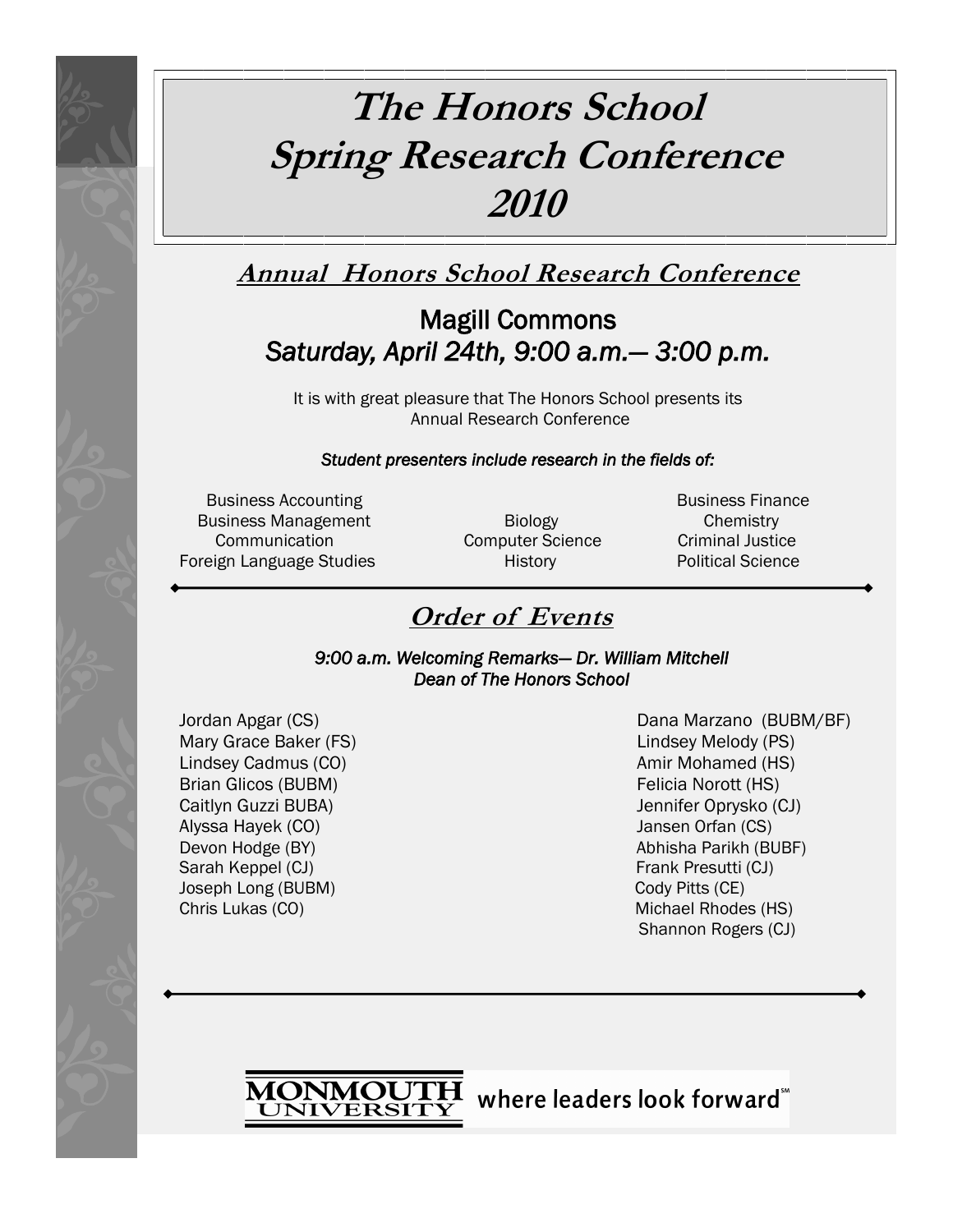## **PRESENTERS**

#### Jordan Apgar Chief Advisor: Dr. Richard Clayton Creating Confidence in File Sharing Second Reader: Dr. David Marshall Second Reader: Dr. David Marshall

The Confidant Sharing System (CSS) is designed to provide secure file transfers and authentication for users and servers. Influenced by David Mazieres's Self-certifying File System CSS is implemented in user space to put as few restrictions on the user as possible while still providing security. CSS's security protocol comprises client-side user verification server authentication known as the Distributor Confidence property and secure file transfer known as the File Confidence property. The CSS architecture comprises a client-side and server-side programs each with a User Interface Layer and Communication Layer. The User Interface Layer verifies files after transfer and provides the user with a means of communication with each program. The Communication Layer provides all communication between a client and server. CSS makes it easy to use alternate cryptography and key management mechanisms allowing users to improve CSS's security for their specific needs. Currently CSS uses a TFTP-like file transfer protocol, the AES block cypher for communication encryption, the SHA256 cryptographic hash function to verify a file"s contents and the RSA public-key crypto-system to provide Distributor Confidence and user authentication. Although implemented in the Python scripting language, CSS clients reliably and securely transfer files at 330 KB/s using a 1 KB packet size over a local-area-network.

#### Mary Grace Baker Chief Advisor: Dr. Priscilla Gac-Artigas The Hispanic American Experience of Cancer/ Second Reader: Dr. Dorothy Hutter-Lobo El cáncer en la población hispana en los Estados Unidos

Given the growth of the Hispanic population in the United States and the emphasis on providing patients with more individualized care, it is becoming increasingly important to understand the personal and cultural background of Hispanic patients. Hispanic American unique lifestyle and circumstances affect their susceptibility to and experience of cancer, an understanding of which is essential to advancing our knowledge of this disease and effectively treating the Hispanic population. Our understanding is further enhanced through a discussion of the relationship between cultural values and healthcare as well as a review of how the Hispanic reaction to cancer is expressed through literature music and art.

#### Lindsey Cadmus Chief Advisor: Dr. Michael Phillips The Swing Vote: Historical Trends and Justification behind the 2008 Presidential Second Reader: Dr. Joseph Patten Election Youth Voter Turnout.

Since July of 1971 youth voters as young as 18 have been able to participate in the electoral process and thereby impact United States Government policy. Unfortunately the number of youth voters has been staggeringly low. Only 52 percent of eligible voters aged 18 to 24 voted in the 1972 Presidential Election and the number of these voters only dropped in subsequent elections. Despite some recent rises in the percentage, it was not until 2008 that the percentage of youth voters finally exceeded that of the 1972 Election. The 2008 Presidential Election was epic for many reasons and the turnout of youth voters was especially significant. Through an analysis of data on youth voter turnout in every United States Presidential Election since 1972 this thesis answers the perplexing question as to what factors impact youth voter turnout. Special emphasis is given to understanding high youth turnout in the 2008 Presidential Election and the likelihood of such high numbers in future elections. The results of this research demonstrate that a myriad of factors impacted the number of youth voters in the 2008 Presidential Election: political social and cultural circumstances, voter mobilization initiatives, and specific campaign techniques and candidates and the use of social networking sites. Nonetheless, the number of overall voters has dropped in subsequent gubernatorial and senatorial elections.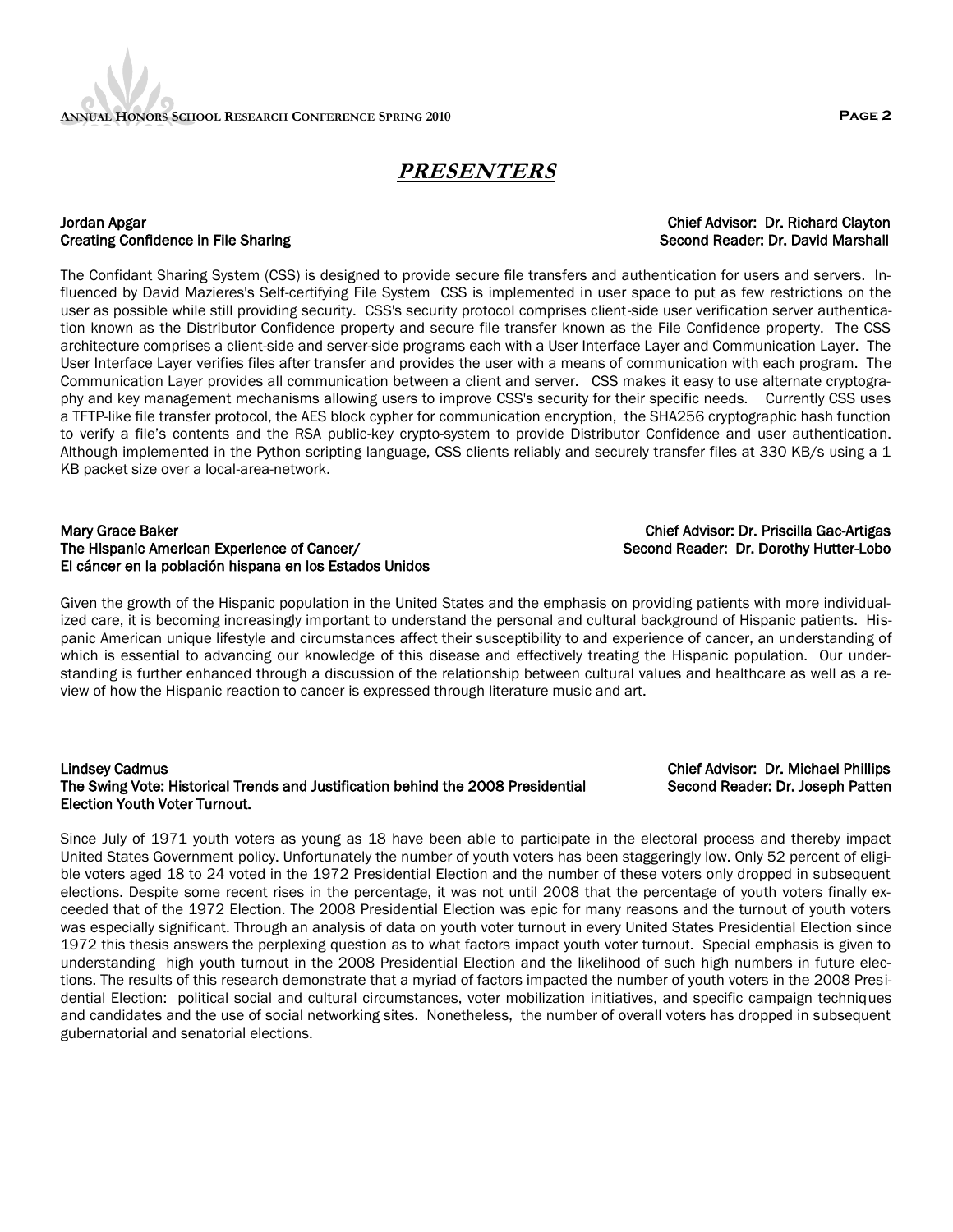#### Brian Glicos Chief Advisor: Dr. Joseph Mosca The Relationship Between Coaching and Managing & Taking A Closer Look Second Reader: Dr. John Buzza At Motivation

views with coaches, managers, players, and other employees.

Significant parallels exist between coaching an athletic team and managing a company; especially important is the role of the supervisor. The effectiveness of a supervisor lies in his/her ability to motivate and improve the team to perform at the highest level of productivity. Evidence of an athletic team"s productivity is measured by its record of victories as opposed to losses. A company"s productivity is most often measured in terms of dollars such as profit made per unit. A highly productive organization creates revenue streams that reflect its efficiency and effectiveness. This project examines these issues through inter-

### Caitlin Guzzi Chief Advisor: Prof. Douglas Stives Fraud: Searching for a Clear Line Second Reader: Prof. Pasquale Diflavis

In these unusual economic times, when fraud is becoming so prevalent, it is important to identify both its nature and cause. Determining the difference between fraud and unintentional disasters is important to prevent future incidents and to learn how to deal with them. This case study of several major fraudulent acts (mostly accounting improprieties such as Enron, WorldCom, and Bernard Madoff) is contrasted with the economic disaster that left people scrambling to point fingers of blame but incorrectly labeled it as fraud. The examination includes explanations of the frauds, how they impacted society, and how they were legally handled. This analysis provides a better understanding of fraud and its relationship to the laws enacted to control it.

Alyssa Hayek Chief Advisor: Prof. Chris Cavallaro

## Shock Jocks: Radio at its Finest Second Reader: Dr. Sherry Wien

Howard Stern once said "It is pretty shocking that governmental interference into our rights and free speech takes place in the U.S.,... It's hard to reconcile this with the "land of the free" and the "home of the brave."" In the United States we take pride in freedom of speech yet we restrict what we can and can't hear on FM radio. We still can't hear those seven dirty words George Carlin once talked about but we can watch people getting killed on CSI every day. Nevertheless, within the next few years, internet radio will make FM radio out dated, thereby by passing FCC regulations and raising the issue if the standards that block jocks like Stern from cursing are still relevant.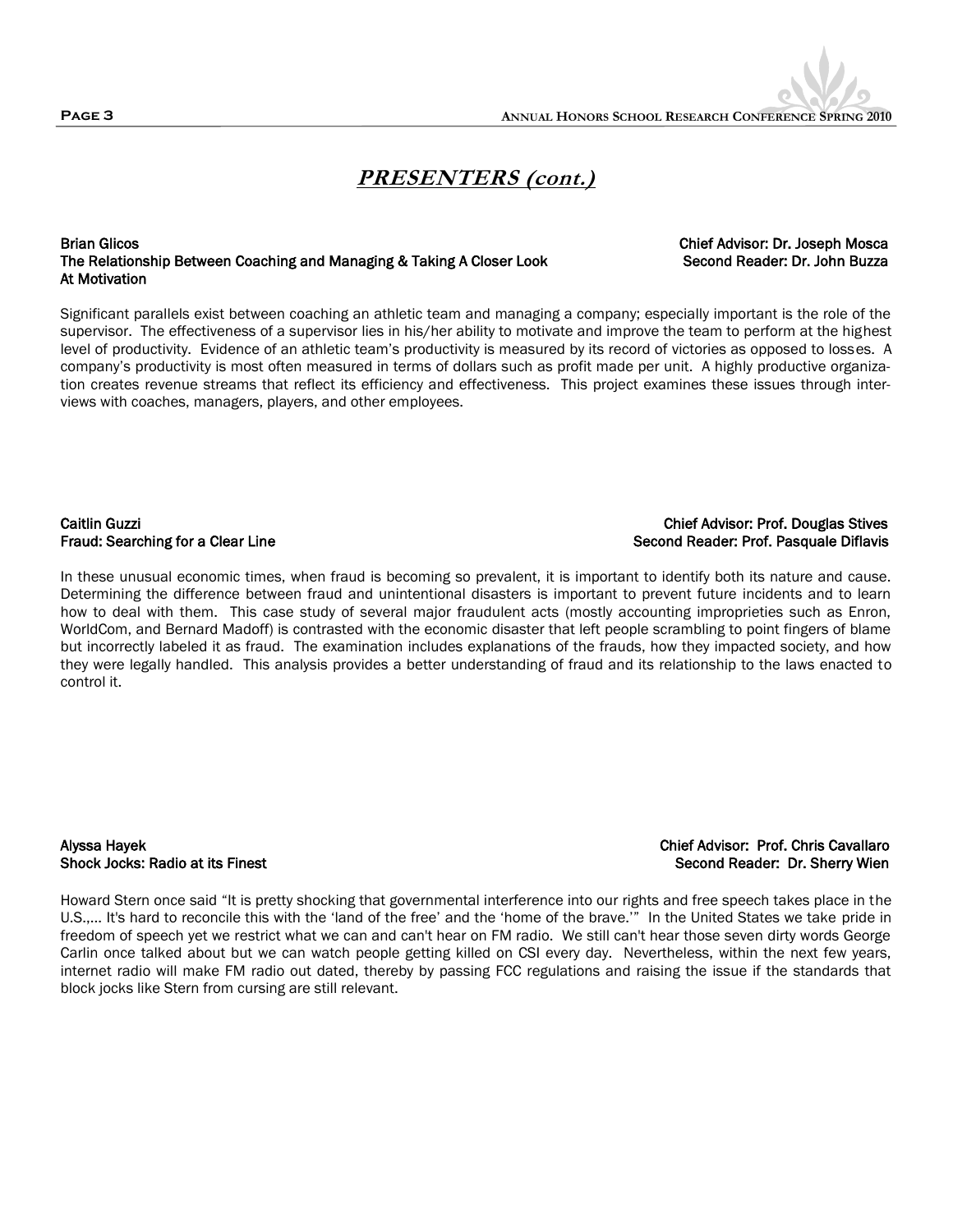### Devon Hodge Chief Advisor: Dr. Donald Dorfman Coral Growth and Decline Second Reader: Prof. John Tiedemann

This study examines the current coral reef decline crisis, focusing on its numerous causes and global importance. The primary reasons for coral reef decline are anthropogenic; as such they will be ameliorated only by immediate internationally concerted human effort. In spite of some government action in response to this devastation, little progress has been made toward preventing the loss of coral reefs. In response to these concerns, I conducted my own research on the normal growth rates of six different species of coral. This research exemplifies the type of data that needs to be acquired in order to halt the rapid decline of coral reef species. Determination of baseline rates of coral growth is essential for an accurate assessment of these animals in their natural environment. Because, coral reefs are of extreme ecological importance, their disappearance will result in rapid and widespread decline in marine biodiversity.

### Sarah A. Keppel Chief Advisor: Prof. Charity Hendricks Motivational Reasons and Parental Enthusiasm of Extracurricular Second Reader: Dr. Marie Mele Thomas Activities in Relation to Juvenile Delinquency with a Focus On the Association between Organized Sports and Substance Use

My thesis project researches the association between extracurricular activities and juvenile delinquency. Most people, especially parents, strongly believe that children will avoid deviancy and delinquency if they are somewhat involved in after-school sports or other activities. However, should parents blindly assume that sole involvement in extracurricular activities is a sufficient deterrent to their children"s delinquency? There is a pressing need for this popular notion to be substantiated or repudiated by research, even if conducted by a college senior. As an adolescent, I participated in several after-school sports and clubs; one of which, field hockey, continued through my college years, providing additional motivation to examine this topic. As there are only a handful of studies that focus on motivational reasons and parental support of adolescents' involvement in extracurricular activities, my research results will contribute to the current body of research.

### Joseph Long Chief Advisor: Prof Robert Scott Sole Searching: Influences & Characteristics of the Sneakerhead Community Second Reader: Dr. Daniel Ball

Sneakers represent a global multibillion dollar industry that has transcended their utility. As a cultural symbol sneakers blur the distinction between function and fashion and as iconography to express one"s individualism. As a result a growing number of people buy many more sneakers than average consumers. Called "sneakerheads," these people purchase shoes for various purposes, including wearing, collecting, and reselling. This paper examines the factors that led to the creation of this sneaker subculture that is becoming a mainstream phenomenon. In addition, a survey of sneakerheads was administered to investigate their characteristics in order to determine how their level of consumption affects their degree of emersion in the sneakerhead subculture.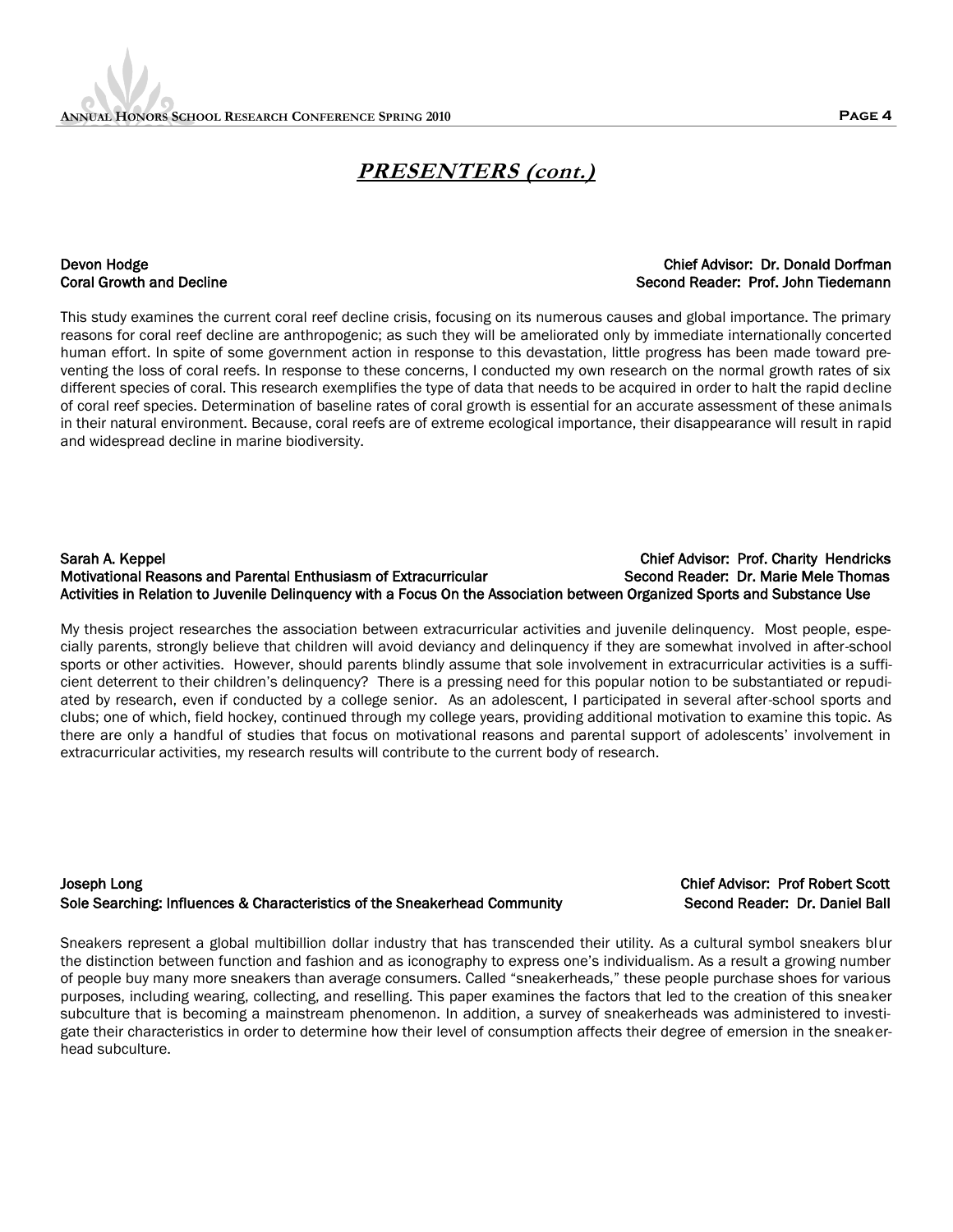

#### Christopher Lukas Chief Advisor: Dr. Richard Veit Lacrosse: The History and Evolution and Its Ties to Society Second Reader: Dr. Stan Green

Since first played by Native Americans, Lacrosse evolved in tandem with society, as a game, a ritual and a judiciary body. Today, the popularity of lacrosse is at an all-time high, but it is important to remember its history evolution into the contemporary sport.

### Dana Marzano Chief Advisor: Dr. Joe Mosca The Housing and Financial Crisis Second Reader: Dr. John Buzza

The collapse of the US housing market and financial market has become a defining historic event, which will likely become one of the most studied economic events in history. The subprime mortgage crisis was triggered by a turn in the real estate market, in particular declining prices in the residential real estate market, followed by mortgage delinquencies and eventual foreclosures. The real estate market is a crucial sector in the world of banking; the largest banks hold vast quantities of both residential and commercial property mortgages on their balance sheets. The crisis has seriously damaged both the financial system and the real economy not only in the United States but in the world. Families all over the US are defaulting on their mortgages and losing their homes to foreclosures. The combination of higher leverage and lower quality has proven to be toxic and the majority of lenders and market participants, particularly those who came in during the late stages, suffered losses. The housing market bubble also has affected global credit markets substantially, including the collapse of Lehman Brothers in September 2008.

#### Lindsey Melody Chief Advisor: Dr. Katherine Kloby Students' Rights or Wrongs? Consequences of Supreme Court Second Reader: Dr. Joseph Patten Decisions in Students'' Free Speech and Search Rights in Public Education".

This project examines impact on education policymaking and implementation of several landmark Supreme Court decisions in students" free speech and search rights cases. A great deal of research exists on the cases themselves, as well as on the interpretations of the court opinions, but considerably less information is available on the effects—negative or positive—that these cases have had on school administration. This project aims to emphasize what happens once changes to education policies have been formulated and are implemented rather than what they theoretically aim to accomplish. Students' rights is an important and delicate arena; the long term effects of litigation require analysis. In addition to examining the cases themselves, this research interviewed experts on whether changes to free speech and search policies have had an effect on school discipline. The results suggest that education policy is a reactive field; it is only when an incident occurs that a policy is reexamined. This suggests that there may be significant challenges associated with detecting whether characteristics of the school environment are caused by these policy changes or if they are due to other factors.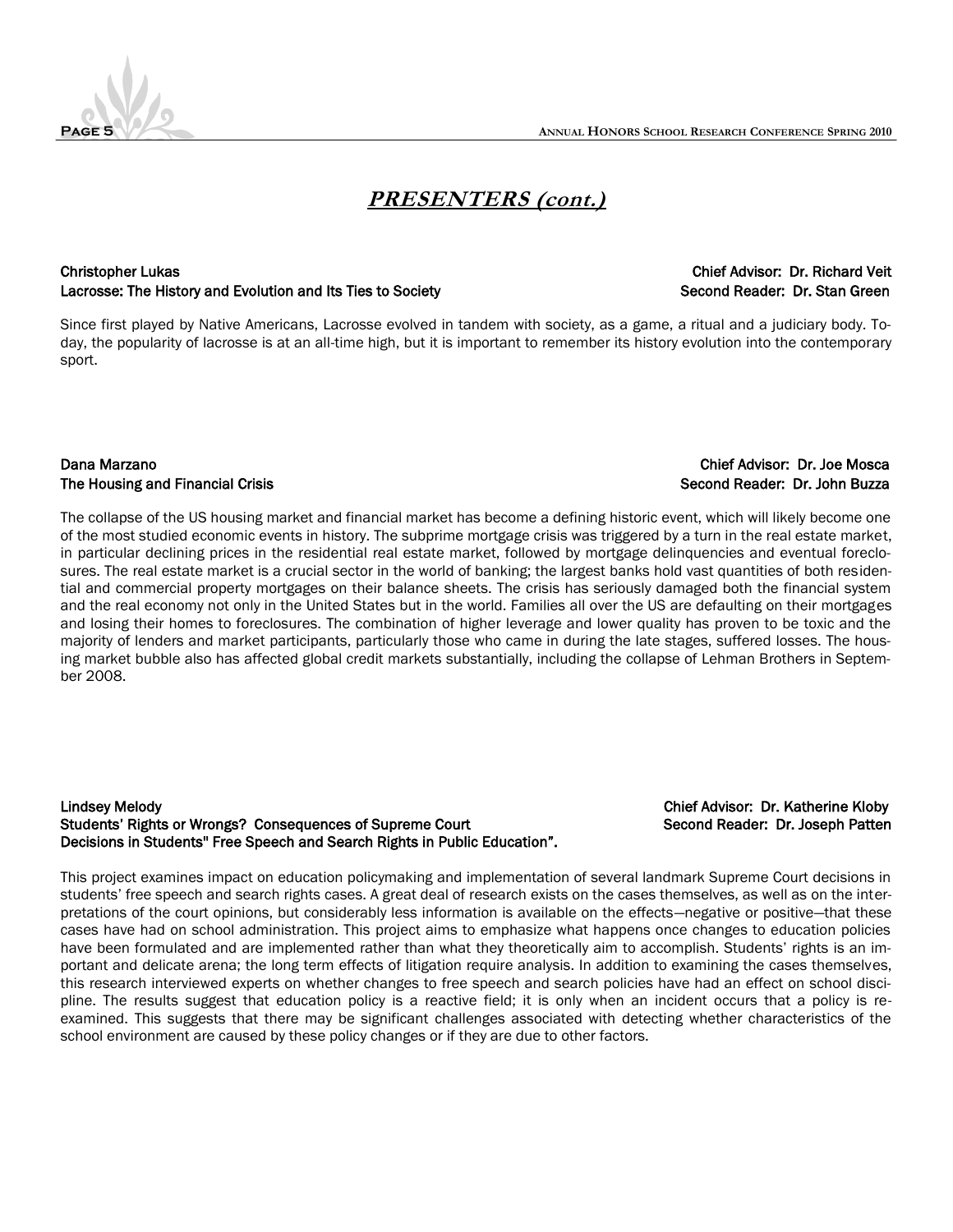## The Miskitu Nation-Stateless Second Reader: Dr. Aaron Ansell

This thesis considers ethnicity and nationalism as they relate to the political and militant mobilization of the Miskitu during the Nicaraguan civil war (1979-1990). Miskitu ethnic identity is traced from its formation in the late 16th century to the reconciliation process between the Miskitu and the Nicaraguan government during the recent civil war. The underlying roots of a contemporary Miskitu separatist movement are explored in order to better represent the cultural, political, and economic realities facing the Miskitu in Nicaragua.

#### Felicia Norott Chief Advisor: Dr. Katherine Parkin The Transition from Female Midwives to Male Physicians in America from Second Reader: Dr. Laura Kelly the Seventeenth Century through the Twentieth Century.

This paper examines American birthing culture during the past four centuries. Birthing culture changed because it moved from woman-assisted home births to the present day when most women give birth with doctors in hospitals. This change from female midwives to male physicians happened gradually and for many complex reasons. One of the central reasons for this change was the conscious effort of male physicians to take over the role of midwife because they wanted the power and the profit that came from assisting women giving birth. In addition to these primary motivations, the following factors also influenced this transformation: the importance of God in the society, the development of new technologies and science forbidding women from entering medical school, the changing view of birth from a natural to a disease process, the change from a female to a male-controlled experience, and the view of women as delicate and modest. This change from female midwives to male physicians happened gradually but purposefully.

Jennifer Oprysko Chief Advisor: Dr. Marie Mele The Relationship Between Education, Juvenile Delinquency, Summan Second Reader: Prof. Charity Hendricks and Health Risk Behaviors

The importance of education is undeniable, especially in the prevention of deviant behavior. Schools can play a major role in the development and behavior of juveniles. In general, completed schooling significantly reduces the likelihood of juvenile incarceration and arrest. This study was undertaken to investigate and determine if the common conception that private schooling results in students who are less likely to engage in deviant behavior is supported. To do so I examined the differences in deviant and "health risk" behaviors between students who attended public or private school, focusing entirely on high school students within the Philadelphia school district, an urban area characterized by elevated levels of crime.

## Amir Mohamed Chief Advisor: Dr. Brian Greenberg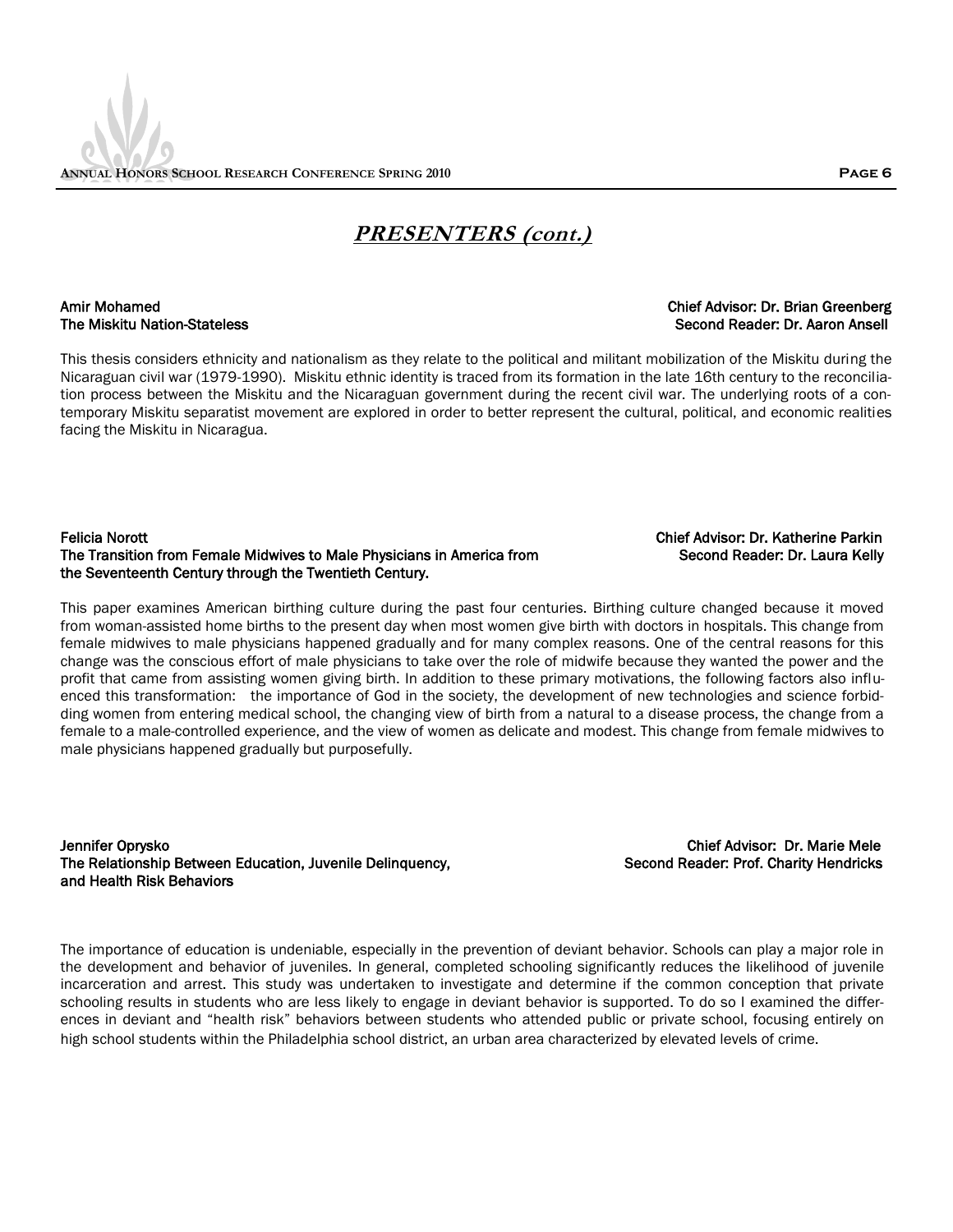### Jansen Orfan Chief Advisor: Dr. Richard Scherl A Machine Readable Dictionary in OWL. Second Reader: Dr. Stuart Dalton Second Reader: Dr. Stuart Dalton

This paper proposes a formal structure for representing a natural language dictionary in a way that can take advantage of the vast amount of natural language definitions found on the Web, particularly human readable dictionaries. A machine readable dictionary based on this structure can be used in enhancing online search, the creation of a versatile human readable dictionary, and the task of lexical substitution. A prototype successfully represents definitions found in human readable dictionaries; however, it was found that these sources do not provide sufficient information about the relationship of word context to its meaning. This leads to incorrect word usage but this problem can be remedied with the addition of information about a definition"s context.

### Abhisha Parikh Chief Advisor: Dr. Benedicte Reyes Impact of the Lehman Brothers Holdings INC. Bankruptcy on the Financial Second Reader: Dr. Barrie Bailey Health of Asian Countries

This thesis studies the Lehman Brothers Holdings Inc. bankruptcy and the events that led up to the historical filing. The thesis will also study the immediate impact that the bankruptcy filing had on the economic health of India, China, and Japan.

### Frank Presutti Chief Advisor: Dr. Marie Mele Thomas Influential Factors on Citizen Crime Reporting Second Reader: Dr. Peter Liu

This study examines the impact of the following variables on the likelihood that crimes are reported to the police: confidence in the police, crime severity, the victim-offender relationship, and several demographic variables. Convenience sampling was used to gather a sample of 103 students from Monmouth University. Data collection involved the use of a survey questionnaire; responses were analyzed using multiple regression, several t-tests, and their measures. Confidence in the police was found to be statistically significant except when a person was reporting as a witness or bystander. Crime severity and victimoffender relationship were also found to be statistically significant. Gender, age, race, and neighborhood were not found to be statistically significant except for the reporting of felonies and several specific offenses.

#### Cody Pitts Chief Advisor: Dr. Massimiliano Lamberto Microwave-assisted Synthesis of Esters via the PS-Mukaiyama Reagent Second Reader: Dr. Theresa Julia Zielinski

The carboxylic ester is one of the most fundamental functional groups used in organic synthesis. Ester moieties can be found in a variety of natural products and synthetic compounds; thus, several esterification methods are available in the literature. Of these, the Mukaiyama esterification allows a one pot preparation of esters under mild reaction conditions, accomplishing the reaction safely and effectively. Nevertheless, the synthetic method can still be improved to facilitate purification and decrease reaction times. The use of polymer-supported reagents (solid-phase synthesis) limits the purification step to simple filtration and evaporation of the solvent. Another technique, microwave flash heating, has been shown to improve product yields and decrease reaction times. This research combines the concepts of polymer support and microwave technology in order to further optimize the esterification reaction. Reaction times and yields are reported for the synthesis of three carboxylic esters under room temperature conditions and microwave flash heating. For comparison of reaction methods, a Fischer esterification procedure was also carried out for the synthesis of methyl benzoate (a standard procedure in the Organic Laboratory course at undergraduate institutions). The microwave-assisted esterification procedure using the polymer-supported Mukaiyama reagent gave the best yields and shortest reaction times for each product.